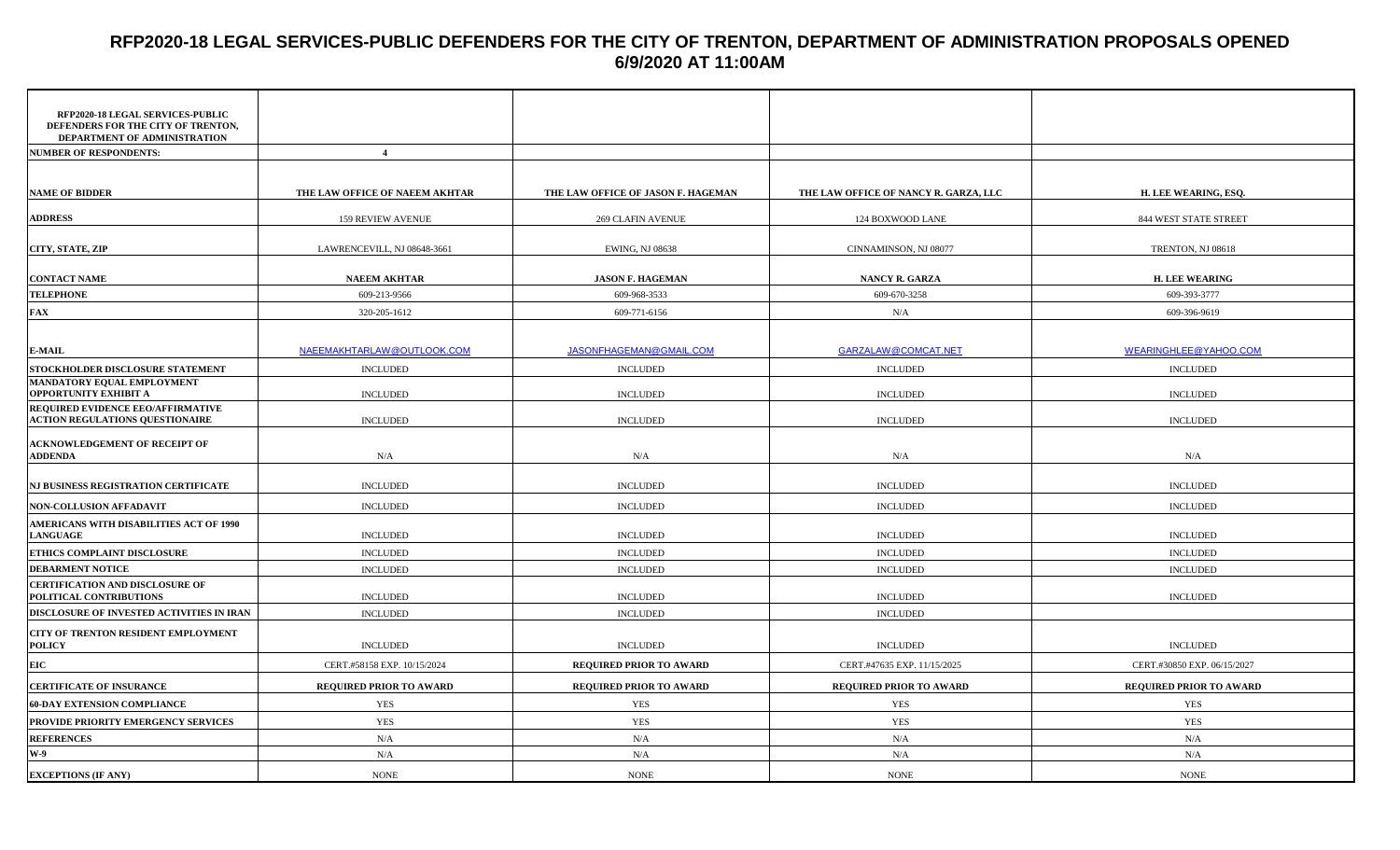www.njcrimdefenselaw.com www.nalaw.net

159 REVIEW AVE LAWRENCEVILLE NJ 08648 - 3661  $(855)$  380 - 0079

| naeemakhtarlaw@outlook.com |  |  |  |  |
|----------------------------|--|--|--|--|
|----------------------------|--|--|--|--|



June 3, 2020

Ms. Isabel C. Garcia, QPA City Hall, Division of Purchasing 319 East State Street Trenton NJ 08608 - 1809

ORIGINAL

#### **Legal Services - Public Defender** Re: RFP: 2020-18

Dear Isabel:

I am requesting compensation in the amount of \$210.00 per court session. I have addressed the remaining evaluation criteria for the above referenced position in a separate letter submitted with the required proposal documents.

If you have any questions or concerns, please do not hesitate to contact me.

Very Truly Yours,

Naeem Akhtar, Esq.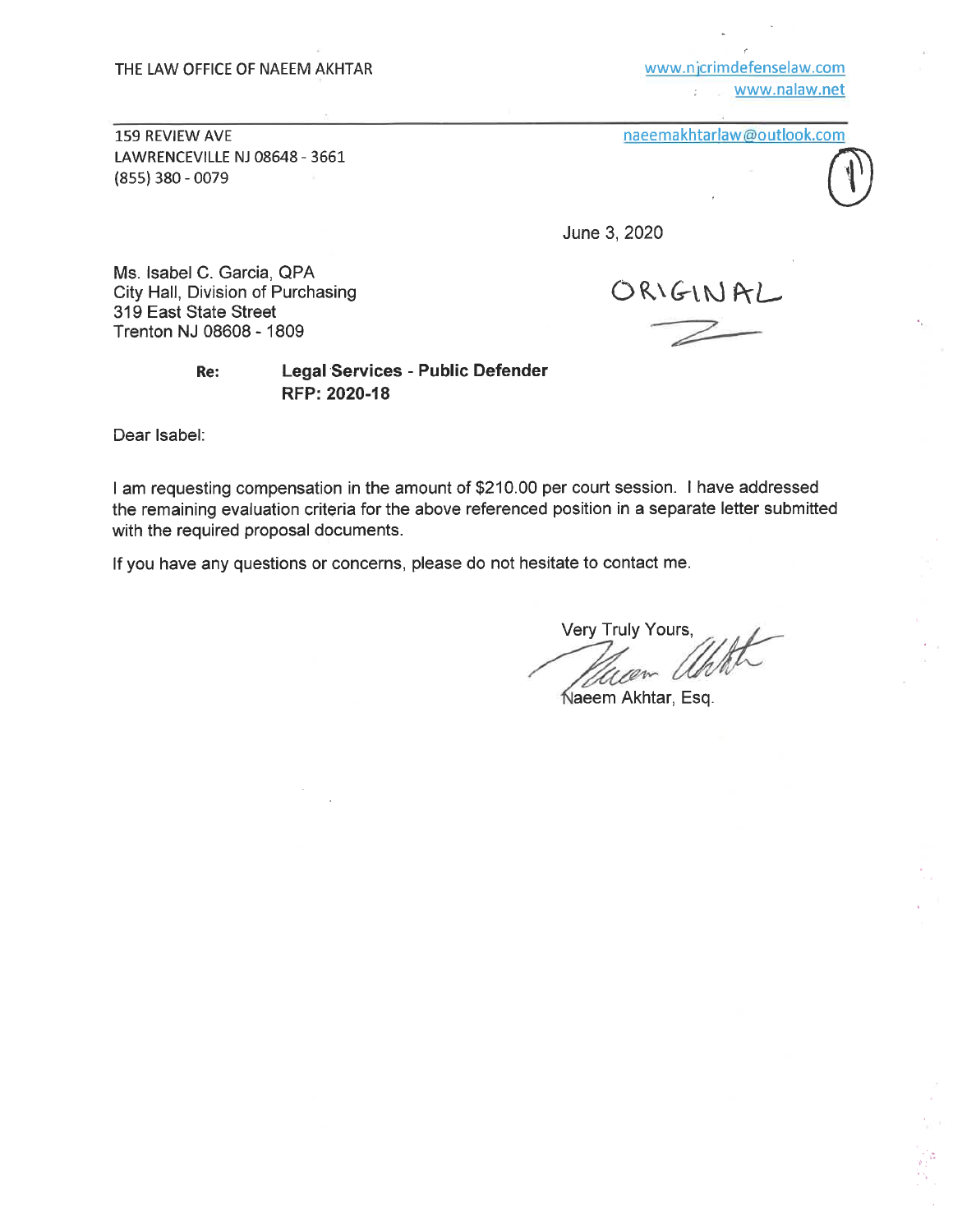269 CLAFLINAVE.

# THE LAW OFFICE OF JASON F. HAGEMAN

EWING TONWSHIP, NJ 08638 Phone: (609) 968-3533

Fx: (609)939-3600 jasonfhageman@gmail.com

## ORIGINAL

June 8, 2020

The City of Trenton Division of Purchasing 319 East State Street Trenton, NJ 08608

#### RE: Proposal/ Pricing (Legal Services- Public Defender for the City of Trenton RFP 2020-18

I, JASON F. HAGEMAN, ESQ. as a potential contractor submitting the abovementioned *proposal* and enclosed RFP documentation for your perusal, do hereby agree to be compensated  $@$  a rate of \$210.00 / PER SESSION/ PER UNIT. Of note, I am also available for any and all relevant meetings and special sessions with reasonable notice. As always, if you have any questions, comments or concerns kindly contact Jason F. Hageman at the Phone number or email address listed above. Thank you.

Sincerely I Remain,

Jason F. Hageman, Esq.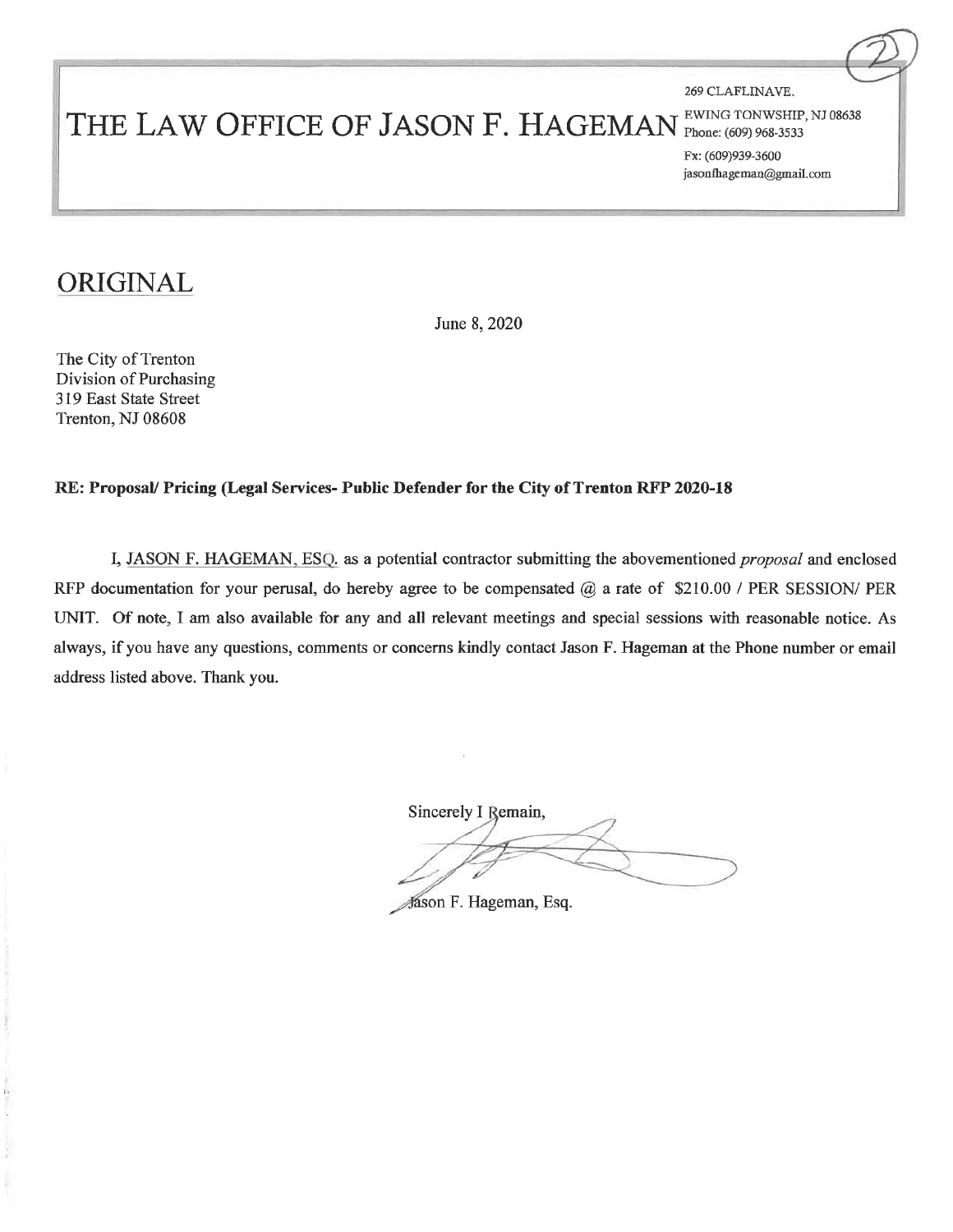

#### **BID PROPOSAL FORM RESPONDENT MUST COMPLETE**

We the undersigned propose to furnish and deliver the above services pursuant to the scope of services and requirements and made part hereof:

#### **HOURLY RATE**

 $\epsilon$ 

\$ 2/5.00 per session

| LUP Harves New AUTHORIZED REPRESENTATIVE)                                                                                                                                                                                                                                                                                              |
|----------------------------------------------------------------------------------------------------------------------------------------------------------------------------------------------------------------------------------------------------------------------------------------------------------------------------------------|
| The undersigned is a Corporation, Partnership or Individual under the laws of the State of<br>$\mathcal{N}\mathcal{J}$ and the basis of the principal office at the contract of the set of the basis of the basis of the basis of the basis of the basis of the basis of the basis of the basis of the basis of the basis of the basis |
| COMPANY The LOW Office of Nancy R Garza LLC<br>ADDRESS 124 BORWOOD Ln<br>ADDRESS Connaminson NJ 08077<br>FED. ID #                                                                                                                                                                                                                     |
| NAME $N\frac{\partial N}{\partial Q}$ R $\frac{\partial N}{\partial Q}$<br>TELEPHONE $(QO9)$ $(Q70 - 3258)$                                                                                                                                                                                                                            |
| FAX <b>FAX FAX FAX FAX FAX FAX FAX FAX FAX FAX FAX FAX FAX FAX FAX FAX FAX FAX FAX FAX FAX FAX FAX FAX FAX FAX FAX FAX FAX FAX FAX FAX FAX FAX FAX FAX F</b>                                                                                                                                                                           |
| EMAIL garzalaw @ comcast. net                                                                                                                                                                                                                                                                                                          |
| DATE $5/80/20$<br><u> 1980 - Johann Harry Harry Harry Harry Harry Harry Harry Harry Harry Harry Harry Harry Harry Harry Harry Harry Harry Harry Harry Harry Harry Harry Harry Harry Harry Harry Harry Harry Harry Harry Harry Harry Harry Harry Ha</u>                                                                                 |
| SIGNATURE Manylyane<br>the control of the control of the control of the                                                                                                                                                                                                                                                                |